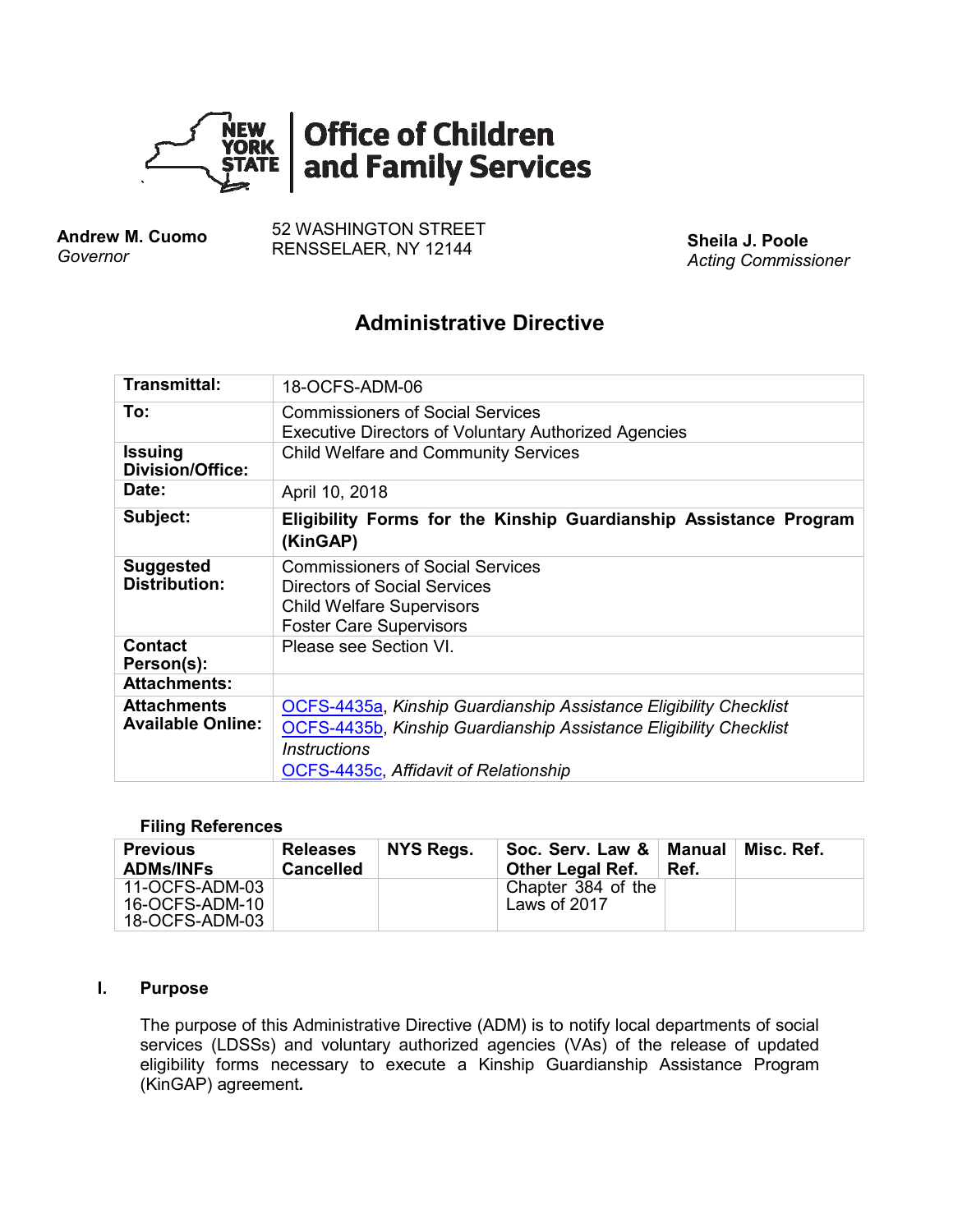## **II. Background**

*Expansion of the Kinship Guardianship Assistance Program (KinGAP)* (18-OCFS-ADM-03) implemented Chapter 384 of the Laws of 2017 (known as KinGAP Expansion). KinGAP Expansion changed New York State's KinGAP by

- expanding the definition of prospective relative guardian to include certain nonrelatives, and
- extending the duration of payment until the youth reaches 21 years of age regardless of the age of the youth at the time the agreement went into effect.

The changes made by KinGAP Expansion required updates to many of the forms necessary to execute a KinGAP agreement. All forms were included with the ADM, except for three forms that required more extensive changes.

#### **III. Program Implications**

With this policy, the remaining forms necessary to execute a KinGAP agreement are released. They are:

- [\(OCFS-4435a\)](http://ocfs.state.nyenet/admin/forms/kinship/), *Kinship Guardianship Assistance Eligibility Checklist*
- [\(OCFS-4435b\)](http://ocfs.state.nyenet/admin/forms/kinship/), *Kinship Guardianship Assistance Eligibility Checklist Instructions*
- [\(OCFS-4435c\)](http://ocfs.state.nyenet/admin/forms/kinship/), *Affidavit of Relationship*

The following changes should be noted:

- The documentation required in Section VII of the *Kinship Guardianship Assistance Checklist* to demonstrate the caregiver/child relationship has changed. These changes are described in the *Kinship Guardianship Assistance Checklist Instructions.*
- The *Affidavit of Relationship* must now be notarized.

## **IV. Required Action**

LDSSs and VAs must use the updated forms linked in this ADM to determine the eligibility of applicants for KinGAP.

## **V. Systems Implications**

None.